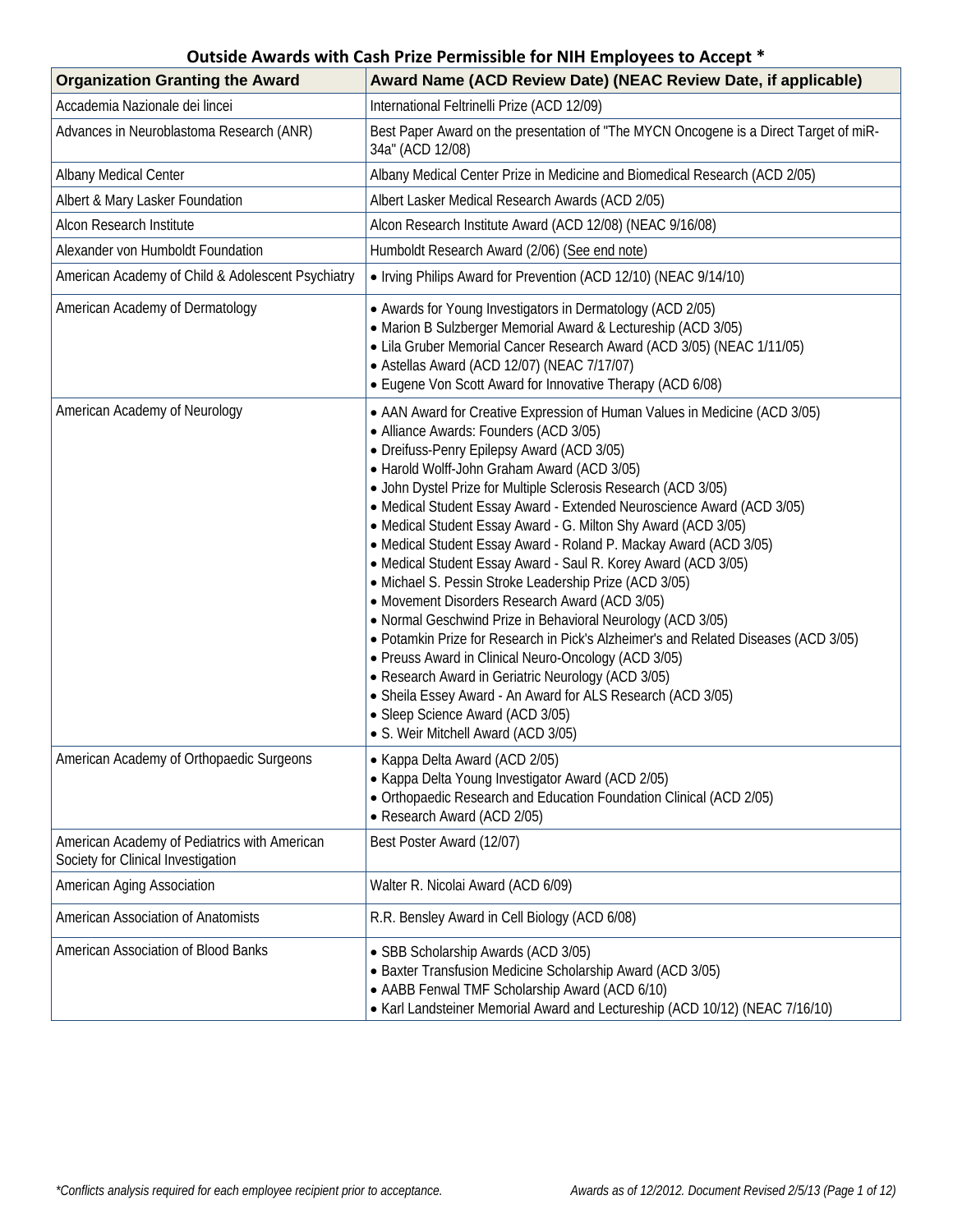| <b>Organization Granting the Award</b>                                          | Award Name (ACD Review Date) (NEAC Review Date, if applicable)                                                                                                                                                                                                                                                                                                                                                                                                                                                                                                                                                                                                                                                                                                                                                                                                                                                                                                                                                                                                                                                        |
|---------------------------------------------------------------------------------|-----------------------------------------------------------------------------------------------------------------------------------------------------------------------------------------------------------------------------------------------------------------------------------------------------------------------------------------------------------------------------------------------------------------------------------------------------------------------------------------------------------------------------------------------------------------------------------------------------------------------------------------------------------------------------------------------------------------------------------------------------------------------------------------------------------------------------------------------------------------------------------------------------------------------------------------------------------------------------------------------------------------------------------------------------------------------------------------------------------------------|
| American Association for Cancer Research (AACR)                                 | • AACR-ACS Award for Research Excellence in Cancer Epidemiology and Prevention (ACD<br>12/08)<br>• AACR-Aflac Scholarship-in-Training Award (ACD 12/06)<br>• AACR-AstraZeneca Scholarship-in-Training Award (ACD 12/06)<br>• AACR-GSK Outstanding Scholar Award (ACD 6/08) (NEAC 2/5/08)<br>• AACR Lifetime Achievement in Cancer Research (ACD 6/09)<br>• AACR-Merck Scholarship-in-Training Award (ACD 6/08)<br>• AACR Sanofi-Aventis Scholar-in-Training Award (ACD 6/09)<br>• AACR Scholar-in-Training by Susan G. Komen for the Cure (ACD 6/09)<br>• Brigid G. Leventhal Scholar Award (ACD 6/07)<br>· Bristol-Myers Squibb Oncology Scholar-in-Training Award (ACD 12/07) (NEAC 5/25/04)<br>. Dorothy P. Landon AARC Prize for Translation Cancer Research (ACD 6/07) (NEAC<br>3/27/07)<br>• Margaret Foti Award for Leadership & Extraordinary Achievement (ACD 6/09) (NEAC<br>5/26/09<br>• MEG Scholar in Training (ACD 6/08)<br>• Prevent Cancer Foundation Award for Excellence in Cancer Research (ACD 6/10) (NEAC<br>3/16/10<br>• Princess Takamatsu Memorial Lectureship Award (ACD 6/09) (NEAC10/13/09) |
| American Association of Clinical Chemistry                                      | AACC Lectureship Award (ACD 5/05) (NEAC 5/17/05)                                                                                                                                                                                                                                                                                                                                                                                                                                                                                                                                                                                                                                                                                                                                                                                                                                                                                                                                                                                                                                                                      |
| American Association of Clinical Chemistry (AACC),<br><b>Nutrition Division</b> | Garry Labbe Award (ACD 12/07)                                                                                                                                                                                                                                                                                                                                                                                                                                                                                                                                                                                                                                                                                                                                                                                                                                                                                                                                                                                                                                                                                         |
| American Association of Colleges of Pharmacy                                    | Crystal APPLE Award (ACD 12/08) (5/12/09)                                                                                                                                                                                                                                                                                                                                                                                                                                                                                                                                                                                                                                                                                                                                                                                                                                                                                                                                                                                                                                                                             |
| American Association of Critical Care Nurses<br>(AACCN)                         | Circle of Excellence Award (ACD 12/11)                                                                                                                                                                                                                                                                                                                                                                                                                                                                                                                                                                                                                                                                                                                                                                                                                                                                                                                                                                                                                                                                                |
| American Association for Dental Research (AADR)                                 | AADR Distinguished Scientist Award (ACD 6/08) (NEAC 2/5/08)                                                                                                                                                                                                                                                                                                                                                                                                                                                                                                                                                                                                                                                                                                                                                                                                                                                                                                                                                                                                                                                           |
| American Association of Immunologists                                           | • AAI-BD Biosciences Investigator Award (ACD 6/08)<br>• AAI-Dana Foundation Award in Human Immunology Research (ACD 12/07)<br>• AAI Trainee Achievement Award (ACD 6/09)                                                                                                                                                                                                                                                                                                                                                                                                                                                                                                                                                                                                                                                                                                                                                                                                                                                                                                                                              |
| American Association for Laboratory Animal Science                              | • AALAS Poster Sessions Award, Laboratory Investigations Category (ACD 6/07)<br>• George R. Collins Award (ACD 12/10)                                                                                                                                                                                                                                                                                                                                                                                                                                                                                                                                                                                                                                                                                                                                                                                                                                                                                                                                                                                                 |
| American Association of Neurological Surgeons                                   | Preuss Research Award (ACD 6/08)                                                                                                                                                                                                                                                                                                                                                                                                                                                                                                                                                                                                                                                                                                                                                                                                                                                                                                                                                                                                                                                                                      |
| American Association for Pediatric Ophthalmology &<br><b>Strabismus</b>         | AAPOS Young Researchers Award (ACD 6/07)                                                                                                                                                                                                                                                                                                                                                                                                                                                                                                                                                                                                                                                                                                                                                                                                                                                                                                                                                                                                                                                                              |
| American Association for the Study of Liver Diseases                            | Distinguished Service Award (ACD 2/06) (NEAC 4/14/09)                                                                                                                                                                                                                                                                                                                                                                                                                                                                                                                                                                                                                                                                                                                                                                                                                                                                                                                                                                                                                                                                 |
| American Chemical Society, Division of Carbohydrate<br>Chemistry                | New Investigator Award (ACD 6/12)                                                                                                                                                                                                                                                                                                                                                                                                                                                                                                                                                                                                                                                                                                                                                                                                                                                                                                                                                                                                                                                                                     |
| American Chemical Society, Division of Medicinal<br>Chemistry                   | • The Bristol-Myers Squibb Smissman Award (ACD 6/07) (NEAC 5/25/04)<br>. Philip S. Portoghese Medicinal Chemistry Lectureship (ACD 6/12) (NEAC 7/10/12)                                                                                                                                                                                                                                                                                                                                                                                                                                                                                                                                                                                                                                                                                                                                                                                                                                                                                                                                                               |
| American College of Chest Physicians                                            | CHEST Case Report Award (ACD 6/09)                                                                                                                                                                                                                                                                                                                                                                                                                                                                                                                                                                                                                                                                                                                                                                                                                                                                                                                                                                                                                                                                                    |
| American College of Clinical Pharmacy                                           | Russell R. Miller Award (ACD 12/08)                                                                                                                                                                                                                                                                                                                                                                                                                                                                                                                                                                                                                                                                                                                                                                                                                                                                                                                                                                                                                                                                                   |
| American College of Epidemiology                                                | Abraham Lilienfeld Award (ACD 6/06) (NEAC 3/16/06)                                                                                                                                                                                                                                                                                                                                                                                                                                                                                                                                                                                                                                                                                                                                                                                                                                                                                                                                                                                                                                                                    |
| American College of Neuropsychopharmacology                                     | · Daniel H. Efron Research Award (ACD 2/05)<br>• Joel Elkes Research Award (ACD 2/05)<br>· Julius Axelrod Mentorship Award (ACD 3/05)<br>• Paul Hoch Distinguished Service Award (ACD 2/05)                                                                                                                                                                                                                                                                                                                                                                                                                                                                                                                                                                                                                                                                                                                                                                                                                                                                                                                           |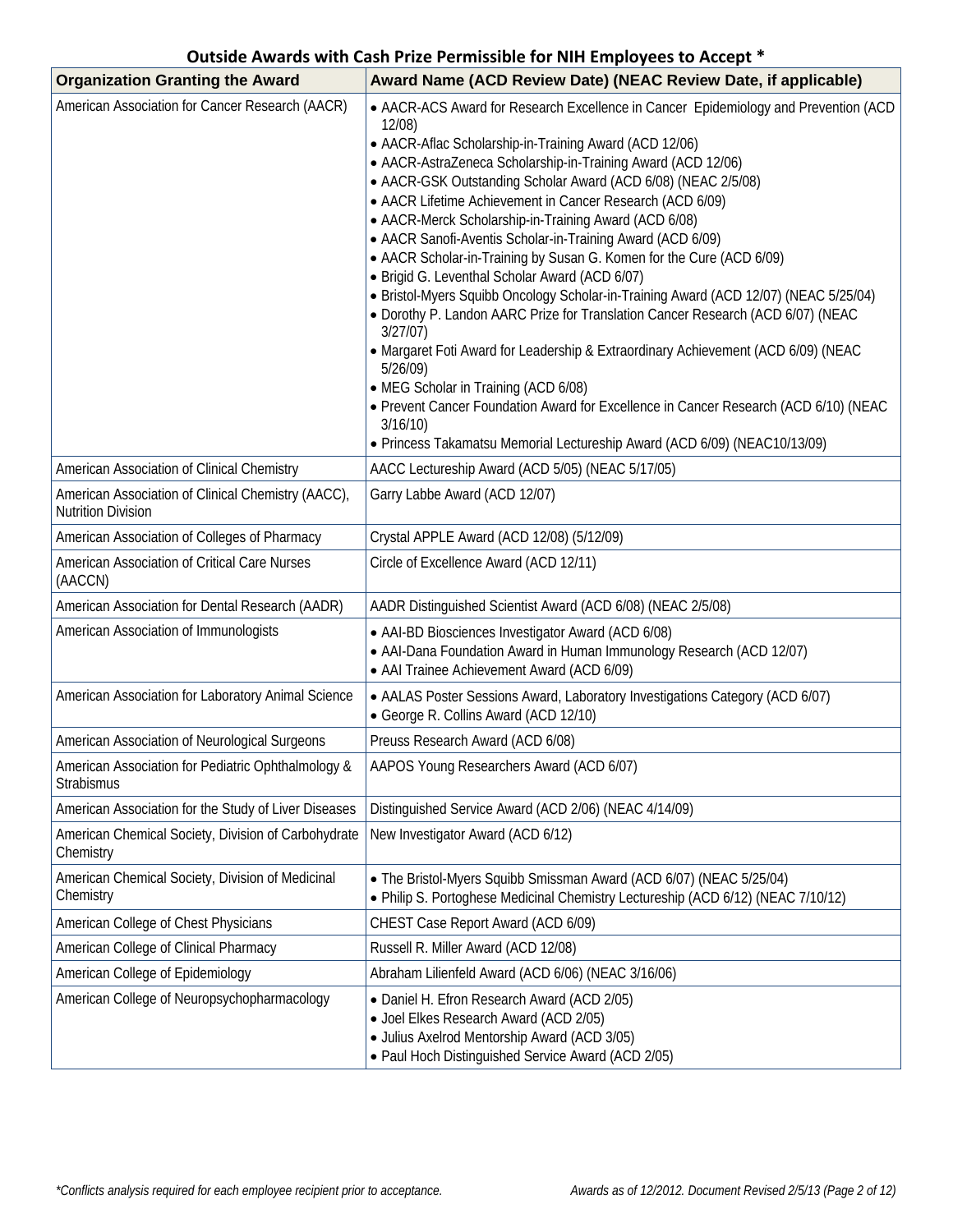| <b>Organization Granting the Award</b>                                      | Award Name (ACD Review Date) (NEAC Review Date, if applicable)                                                                                                                                                                                                                                                                                                                                                               |
|-----------------------------------------------------------------------------|------------------------------------------------------------------------------------------------------------------------------------------------------------------------------------------------------------------------------------------------------------------------------------------------------------------------------------------------------------------------------------------------------------------------------|
| American College of Physicians                                              | • Award for Outstanding Work in Science as Related to Medicine (ACD 6/10)<br>• John Phillips Memorial Award (ACD 12/11)<br>• Mastership of the American College of Physicians (ACD 6/08) (NEAC 3/18/08)<br>• National Associates Research Abstract Competition (ACD 6/06)<br>• First Richard and Hinda Rosenthal Foundation Award (12/11)<br>• Second Richard and Hinda Rosenthal Foundation Award (ACD 6/06) (NEAC 2/21/06) |
| American College of Psychiatrists                                           | Stanley Dean Award for Research in Schizophrenia (ACD 2/05)                                                                                                                                                                                                                                                                                                                                                                  |
| American College of Rheumatology                                            | • ACR Awards of Distinction and Masters (ACD 2/05)<br>• Rheumatology Fellow Award (ACD 6/06)                                                                                                                                                                                                                                                                                                                                 |
| American Diabetes Association                                               | • National Achievement Awards (ACD 3/05)<br>• Young Investigator Travel Grant Award (ACD 6/09)                                                                                                                                                                                                                                                                                                                               |
| American Dietetic Association                                               | Huddleson Award (ACD 12/07)                                                                                                                                                                                                                                                                                                                                                                                                  |
| American Federation for Medical Research                                    | Eastern Region Slienaholars (ACD 12/12)                                                                                                                                                                                                                                                                                                                                                                                      |
| American Gastroenterological Association                                    | • The Master Award for Sustained Achievement in Digestive Sciences (ACD 6/07)<br>· William Beaumont Prize in Gastroenterology (ACD 6/09) (NEAC 5/12/09)                                                                                                                                                                                                                                                                      |
| American Heart Association                                                  | • Elizabeth Barrett-Connor Research Award in Epidemiology (ACD 2/05)<br>· Eugene Braunwald Academic Mentorship Award (ACD 12/08) (NEAC 10/28/08)<br>• Functional Genomics and Translational Biology Young Investigator Award (ACD 6/10)<br>• Population Research Prize (ACD 12/09)<br>• Trudy Bush Award (ACD 12/08)<br>• Young Investigator Award (ACD 12/07)                                                               |
| American Italian Cancer Foundation                                          | Prize for Scientific Excellence in Medicine Award (ACD 12/11) (NEAC 9/28/10)                                                                                                                                                                                                                                                                                                                                                 |
| American Laryngological Association                                         | American Laryngological Association Award (ACD 6/06)                                                                                                                                                                                                                                                                                                                                                                         |
| American Journal of Human Genetics                                          | C.W. Cotterman Award (ACD 6/08)                                                                                                                                                                                                                                                                                                                                                                                              |
| American Mensa Ltd                                                          | Award for Excellence in Research (ACD 12/06)                                                                                                                                                                                                                                                                                                                                                                                 |
| American Pharmacist Association                                             | APHA Distinguished Federal Pharmacist (ACD 6/08)                                                                                                                                                                                                                                                                                                                                                                             |
| American Physical Society                                                   | Max Delbruck Prize in Biological Physics (ACD 9/12) (NEAC 7/24/12)                                                                                                                                                                                                                                                                                                                                                           |
| American Physical Therapy Association                                       | · Jack Walker Award (ACD 2/05)<br>· Section on Pediatrics Research Award (ACD 6/08)                                                                                                                                                                                                                                                                                                                                          |
| American Physiological Society                                              | • Epithelial Transport Group Young Investigator Award (ACD 6/08)<br>• Renal Section's Robert W. Berliner Award (ACD 6/09)                                                                                                                                                                                                                                                                                                    |
| American Psychiatric Association                                            | Blanche Ittleson Award for Research in Child and Adolescent Psychiatry (ACD 6/10)                                                                                                                                                                                                                                                                                                                                            |
| American Public Health Association                                          | David P. Rall Award for Advocacy in Public Health (ACD 12/07)                                                                                                                                                                                                                                                                                                                                                                |
| American Public Health Association, Gerontological<br><b>Health Section</b> | James G. Zimmer New Investigator Research Award (ACD 6/07)                                                                                                                                                                                                                                                                                                                                                                   |
| American Skin Association                                                   | • David Martin Carter Mentor Award (ACD 6/12)<br>• Research Scholar Awards (ACD 2/05)                                                                                                                                                                                                                                                                                                                                        |
| American Society of Andrology                                               | · Distinguished Andrologist Award (ACD 4/05)<br>• Young Andrologist Award (ACD 12/11)                                                                                                                                                                                                                                                                                                                                        |
| American Society for Apheresis                                              | Best Abstract in Transplantation Award (ACD 6/08)                                                                                                                                                                                                                                                                                                                                                                            |
| American Society for Biochemistry and Molecular<br>Biology (ASBMB)          | • ASBMB Oral Presentation Award (ACD 12/06)<br>• Howard K. Schachman Public Service Award (ACD 12/10) (NEAC 11/9/10)                                                                                                                                                                                                                                                                                                         |
| American Society of Biomechanics (ASB)                                      | ASB Clinical Biomechanics Award (ACD 6/12)                                                                                                                                                                                                                                                                                                                                                                                   |
| American Society for Blood & Marrow Transplantation                         | New Investigator Travel Award (ACD 12/07)                                                                                                                                                                                                                                                                                                                                                                                    |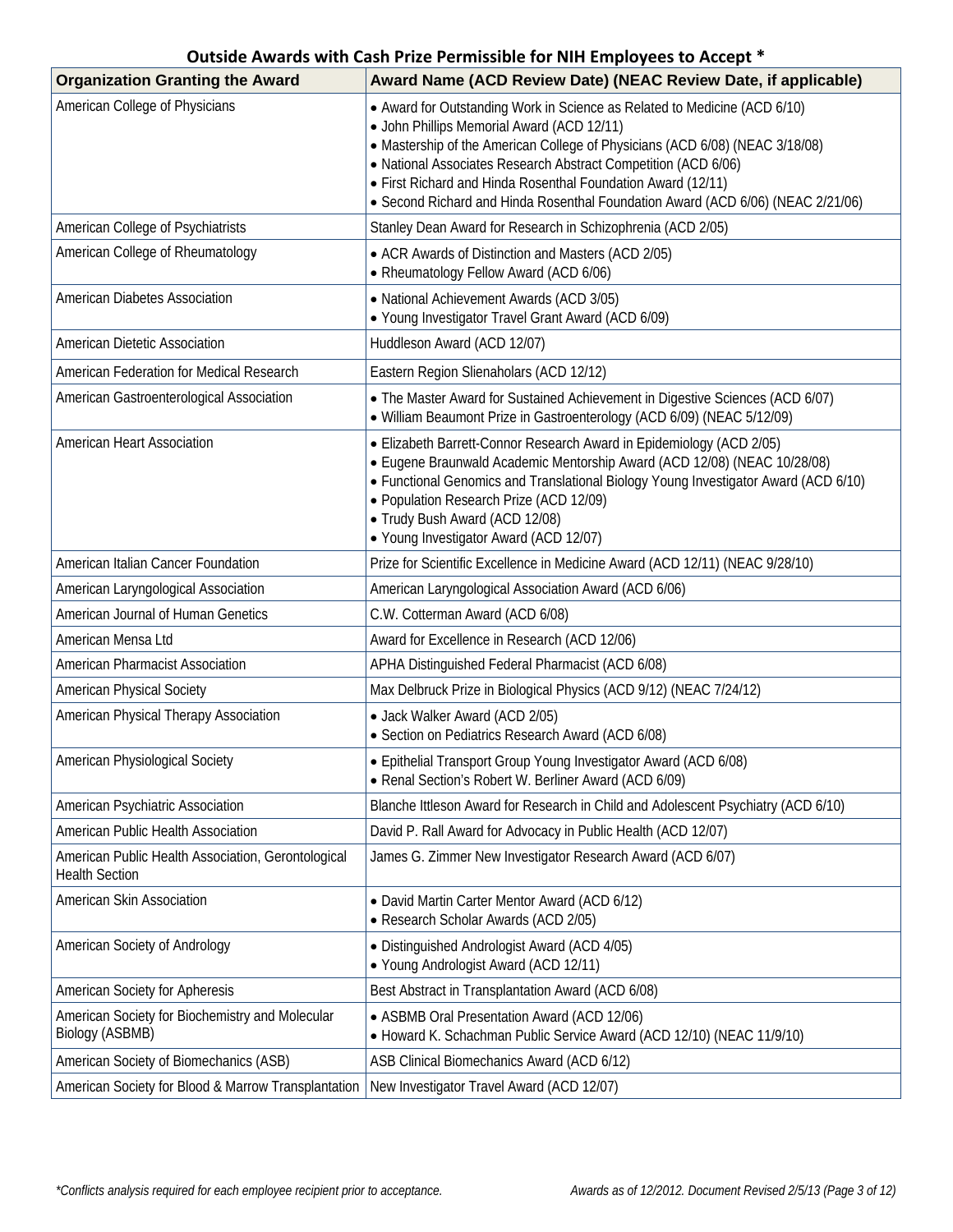| <b>Organization Granting the Award</b>                                                     | Award Name (ACD Review Date) (NEAC Review Date, if applicable)                                                                                                                                                                                                                                                                                                                                                                                                                                                                                                                                                                                                                                                             |
|--------------------------------------------------------------------------------------------|----------------------------------------------------------------------------------------------------------------------------------------------------------------------------------------------------------------------------------------------------------------------------------------------------------------------------------------------------------------------------------------------------------------------------------------------------------------------------------------------------------------------------------------------------------------------------------------------------------------------------------------------------------------------------------------------------------------------------|
| American Society for Bone & Mineral Research<br>(ASBMR)                                    | • AIMM-ASBMR John Haddad Young Investigator Awards (ACD 8/08)<br>• ASBMR Award for Outstanding Research in the Pathophysiology of Osteoporosis (ACD<br>$8/08$ )<br>• ASBMR Harold M. Frost Young Investigator Awards (ACD 8/08)<br>• ASBMR Most Outstanding Abstract Award (ACD 8/08)<br>• ASBMR President's Book Award (ACD 8/08)<br>• ASBMR Young Investigator Awards (ACD 8/08)<br>• ASBMR Young Investigator Travel Award (ACD 12/11)<br>• Frederic C. Bartter Award (ACD 8/08)<br>• Fuller Albright Award (ACD 8/08)<br>• Gideon A. Rodan Excellence in Mentorship Award (ACD 8/08)<br>• Louis V. Avioli Founders Award (ACD 8/08)<br>• Shirley Hohl Service Award (ACD 8/08)<br>• William F. Neuman Award (ACD 8/08) |
| American Society for Clinical Investigation (ASCI)                                         | The ASCI Award (ACD 4/05) (NEAC 12/13/05)                                                                                                                                                                                                                                                                                                                                                                                                                                                                                                                                                                                                                                                                                  |
| The American Society for Clinical Investigation with<br>the American Academy of Pediatrics | Best Poster Award (ACD 12/07)                                                                                                                                                                                                                                                                                                                                                                                                                                                                                                                                                                                                                                                                                              |
| American Society of Clinical Oncology (ASCO)                                               | ASCO Merit Award (ACD 12/06)<br>Pediatric Oncology Award and Lecture (ACD 12/11) (NEAC 5/26/11)                                                                                                                                                                                                                                                                                                                                                                                                                                                                                                                                                                                                                            |
| American Society for Clinical Pharmacology and<br>Therapeutics                             | • Gary Neil Prize for Innovation in Drug Development (ACD 3/05)<br>• Henry W. Elliott Award for Distinguished Service (ACD 3/05)<br>• Leon I. Goldberg Young Investigator Award (ACD 3/05)<br>• Oscar B Hunter Memorial Award in Therapeutics (ACD 3/05) (NEAC 11/25/05)<br>• Rawls-Palmer Progress in Medicine Lecture and Award (ACD 3/05)<br>· William B. Abrams Award in Geriatric Clinical Pharmacology (ACD 3/05)                                                                                                                                                                                                                                                                                                    |
| American Society for Experimental<br>NeuroTherapeutics                                     | J. Stephen Fink Award (ACD 6/08)                                                                                                                                                                                                                                                                                                                                                                                                                                                                                                                                                                                                                                                                                           |
| American Society for Gene & Cell Therapy                                                   | Outstanding New Investigator Award (ACD 12/10)                                                                                                                                                                                                                                                                                                                                                                                                                                                                                                                                                                                                                                                                             |
| American Society of Hematology (ASH)                                                       | • Abstract Achievement Award (Formerly ASH Travel & Merit Award) (ACD 6/08, 6/12)<br>• William Dameshek Prize (ACD 12/09) (NEAC 11/24/09)                                                                                                                                                                                                                                                                                                                                                                                                                                                                                                                                                                                  |
| American Society of Hospital Pharmacists                                                   | Award for Sustained Contribution to the Literature of Pharmacy Practice (ACD 12/08) (NEAC<br>11/25/08)                                                                                                                                                                                                                                                                                                                                                                                                                                                                                                                                                                                                                     |
| American Society of Human Genetics                                                         | • Allan Award (NEAC 3/21/06)<br>• Semi-Finalist for each of the following 6 finalist Research Trainee Awards (ACD 9/09)<br>• Predoctoral Basic Research Award (ACD 12/07)<br>· Predoctoral Clinical Research Award (ACD 2/09)<br>• Predoctoral Translational Research Award (ACD 2/09)<br>• Postdoctoral Basic Research Award (ACD 2/09)<br>• Postdoctoral Clinical Research Award (ACD 2/09)<br>· Postdoctoral Translational Research Award (ACD 2/09)                                                                                                                                                                                                                                                                    |
| American Society for Investigative Pathology                                               | Chugai Award for Excellence in Mentoring and Scholarship (ACD 6/08) (NEAC 4/1/08)                                                                                                                                                                                                                                                                                                                                                                                                                                                                                                                                                                                                                                          |
| American Society for Microbiology (ASM)                                                    | • Abbott Laboratories Award in Clinical & Diagnostic Immunology (ACD 6/08) (NEAC<br>1/19/10<br>• Abbott/ASM Lifetime Achievement Award (ACD 12/11) (NEAC 5/26/11)<br>• ASM Founders Distinguished Service Award (ACD 12/07)<br>· bioMerieux Sonenwirth Award (ACD 2/05)<br>• Corporate Activities Program Student Travel Grant (ACD 6/09)<br>• Dade Behring MicroScan Young Investigator Award (ACD 6/08)<br>• Maurice Hilleman Merck Award (ACD 12/11) (NEAC 3/1/11)<br>• 2007 ICAAC Young Investigator Award (ACD 12/07)<br>• Promega Biotechnology Research Award (ACD 6/08) (NEAC 1/22/08)<br>• Sanofi-Aventis U.S. Award (ACD 12/07) (NEAC 9/25/07)                                                                   |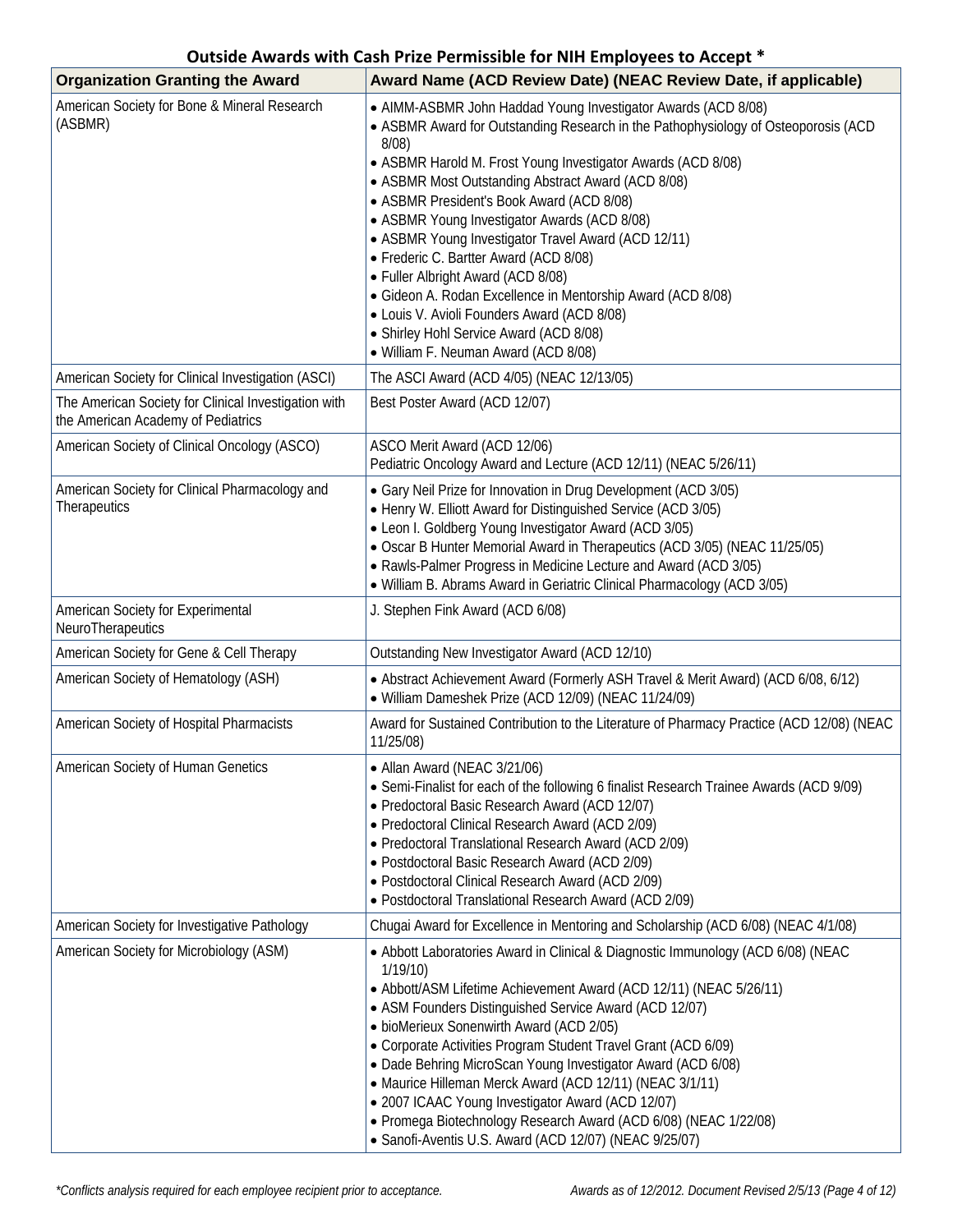| <b>Organization Granting the Award</b>                                                                                             | Award Name (ACD Review Date) (NEAC Review Date, if applicable)                                                                                                                                                   |
|------------------------------------------------------------------------------------------------------------------------------------|------------------------------------------------------------------------------------------------------------------------------------------------------------------------------------------------------------------|
| American Society for Neural Therapy and Repair                                                                                     | The Bernard Sandberg Memorial Award for Brain Repair (ACD 6/07) (NEAC 5/22/07)                                                                                                                                   |
| American Society for Neuroradiology                                                                                                | • ASNR Outstanding Presentation Award (ACD 12/09)                                                                                                                                                                |
| American Society for Nutrition                                                                                                     | . The Davi Kritchesky Career Achievement Award (ACD 6/08)<br>• ASN Norman Kretchmer Memorial Award Nutrition and Development (ACD 12/09) (NEAC<br>6/23/09                                                        |
| American Society for Nutrition, Diet & Cancer<br><b>Research Interest Section</b>                                                  | Emerging Investigator Award (ACD 12/08)                                                                                                                                                                          |
| American Society for Nutritional Sciences                                                                                          | Conrad A Elvehjem Award for Public Service in Nutrition (ACD 4/05)                                                                                                                                               |
| American Society for Pharmacology & Experimental<br>Therapeutics                                                                   | • Bernard B. Brodie Award in Drug Metabolism (ACD 6/06)<br>• ASPET - Astellas Awards in Translational Pharmacology (ACD 12/08)<br>• Pharmacia-ASPET Award for Experimental Therapeutics (ACD 6/09) (NEAC 3/3/09) |
| American Society for Virology                                                                                                      | 2007 Post Doctoral Fellow Travel Grant (ACD 12/07)                                                                                                                                                               |
| American Statistical Association                                                                                                   | • Nathan Mantel Award for Lifetime Contributions to Statistics in Epidemiology (ACD 2/06)<br>• New Investigator Award (ACD 12/07)                                                                                |
| American Statistical Association, the Institute of<br>Mathematical Statistics, and the International<br><b>Biometric Societies</b> | • Committee of Presidents of Statistical Societies Presidents' Award (ACD 12/11)<br>• Committee of Presidents of statistical Societies George W. Snedecor Award (ACD 12/11)                                      |
| American Stroke Association                                                                                                        | Thomas Willis Lecture (ACD 12/11) (NEAC 2/1/11)                                                                                                                                                                  |
| American Telemedicine Association                                                                                                  | President's Award for Advancement of Telemedicine (ACD 6/08)                                                                                                                                                     |
| American Thoracic Society                                                                                                          | Carol Basbaum Award (ACD 10/12) (NEAC 6/27/12)                                                                                                                                                                   |
| American Thyroid Association                                                                                                       | Van Meter Award (ACD 12/06) (NEAC 8/5/08)                                                                                                                                                                        |
| American Veterinary Epidemiology Society                                                                                           | Karl F. Meyer - James H. Steele Gold Cane Award (ACD 12/08)                                                                                                                                                      |
| American Veterinary Medical Association                                                                                            | Charles River Prize (ACD 12/06)                                                                                                                                                                                  |
| Annemarie Opprecht Foundation                                                                                                      | Annemarie Opprecht Parkinson Award (ACD 12/08) (NEAC 10/14/08)                                                                                                                                                   |
| Applied System Thinking Institute                                                                                                  | Inaugural ASysT Prize (ACD 12/08)                                                                                                                                                                                |
| <b>Arthritis Foundation</b>                                                                                                        | Lee C. Howley Sr. Prize for Arthritis Research (ACD 2/05) (NEAC 10/27/09)                                                                                                                                        |
| Association of American Physicians                                                                                                 | Kober Medal (ACD 6/07) (NEAC 4/10/07)                                                                                                                                                                            |
| Association of American Medical Colleges (AAMC)                                                                                    | AAMC Herbert W. Nickens Award (ACD 12/08) (NEAC 11/11/08)                                                                                                                                                        |
| Association of Black Women Physicians                                                                                              | Lifetime Achievement Award (ACD 12/08)                                                                                                                                                                           |
| Association of Directors of Anatomic and Surgical<br>Pathology and the US and Canadian Academy of<br>Pathology                     | Autopsy Pathology Award (ACD 6/07)                                                                                                                                                                               |
| Association of Military Surgeons of the United States<br>(AMSUS)                                                                   | • Pharmacy Awards (ACD 2/05)<br>• James A. McCallam Award (ACD 12/08) (NEAC 11/11/08)                                                                                                                            |
| Association for Research in Vision and<br>Ophthalmology (ARVO)                                                                     | • Camras Translational Award (ACD 6/12) (NEAC 6/5/12)                                                                                                                                                            |
| Association of Rheumatology Health Professionals                                                                                   | ARHP Merit Awards (ACD 2/05)                                                                                                                                                                                     |
| Association of University Technology Managers<br>(AUTM)                                                                            | Howard Bremer Scholarship (ACD 6/08)                                                                                                                                                                             |
| Bar Ilan University, Cancer, AIDS & Immunology<br>Research (CAIR) Institute                                                        | C.A.I.R. Institute Science Award (ACD 12/10) (10/26/10)                                                                                                                                                          |
| <b>Becton Dickinson Biosciences</b>                                                                                                | Rolduc BD Biosciences Poster Prize (ACD 6/08)                                                                                                                                                                    |
| Biocore/BioTechniques                                                                                                              | Award for Excellence (Poster Award) (ACD 12/06)                                                                                                                                                                  |
| <b>BioMed Central</b>                                                                                                              | Journal of Medical Case Reports Award (ACD 12/08)                                                                                                                                                                |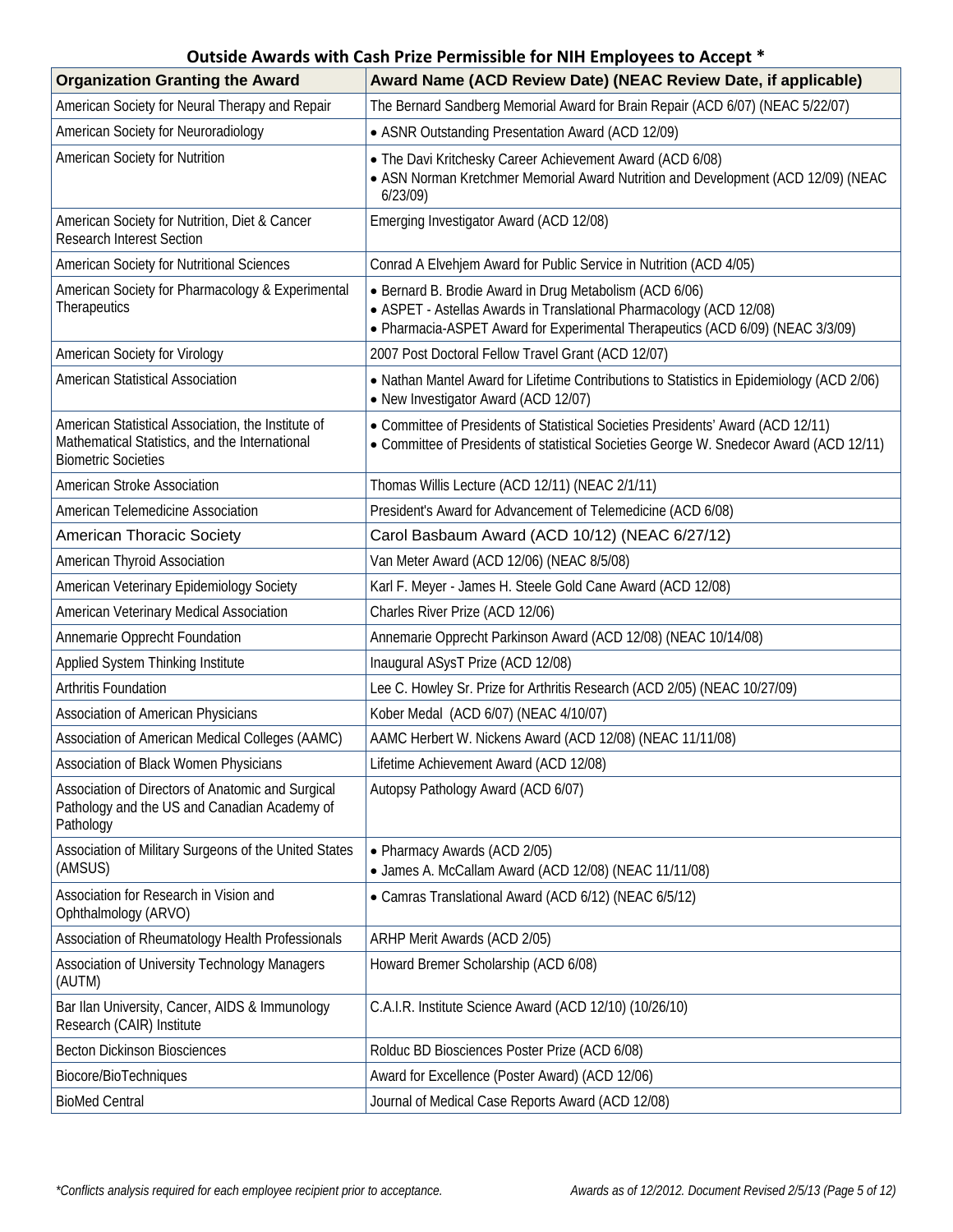| <b>Organization Granting the Award</b>                                                     | Award Name (ACD Review Date) (NEAC Review Date, if applicable)                                                                                                                                                                                                                                                              |
|--------------------------------------------------------------------------------------------|-----------------------------------------------------------------------------------------------------------------------------------------------------------------------------------------------------------------------------------------------------------------------------------------------------------------------------|
| <b>Biophysical Society</b>                                                                 | • Avanti Award (ACD 2/05) (NEAC 1/16/07)<br>• Distinguished Service Award (ACD 2/05)<br>• Emily M. Gray Award (ACD 2/05)<br>• Fellow of the Biophysical Society (ACD 2/05)<br>• Founders Award (ACD 2/05)<br>• Margaret Oakley Dayhoff Award (ACD 2/05)<br>• Michael & Kate Barany Award for Young Investigators (ACD 2/05) |
| Board of Directors of City Trusts, Philadelphia, PA                                        | John Scott Medal (ACD 12/10) (NEAC 11/19/10)                                                                                                                                                                                                                                                                                |
| Bones & Teeth Gordon Research Conference                                                   | Bones and Teeth Gordon Research Travel Awards (ACD 12/07)                                                                                                                                                                                                                                                                   |
| Brain and Behavioral Research Foundation                                                   | • Bipolar Mood Disorder Prize (ACD 12/11) (NEAC 9/13/11)<br>• Lieber Prize for Schizophrenia Research (ACD 12/11) (NEAC 9/13/11)<br>• Ruane Award for Child and Adolescent Psychiatric Research (ACD 12/11) (NEAC 9/13/11)                                                                                                  |
| British Association for Psychopharmacology                                                 | Wyeth Psychopharmacology Awards (Pre-clinical Psychopharmacology and Clinical<br>Psychopharmacology) (ACD 12/07)                                                                                                                                                                                                            |
| <b>British Blood Transfusion Society</b>                                                   | James Blundell Award (ACD 3/05)                                                                                                                                                                                                                                                                                             |
| <b>Bristol-Myers Squibb Foundation</b>                                                     | Distinguished Achievement Awards (ACD 2/05)                                                                                                                                                                                                                                                                                 |
| <b>Burroughs Wellcome Fund</b>                                                             | <b>Career Awards in Biomedical Sciences</b>                                                                                                                                                                                                                                                                                 |
| Butler Center for Research Hazelden Foundation                                             | Dan Anderson Research Award (ACD 6/09) (NEAC 3/3/09)                                                                                                                                                                                                                                                                        |
| Caledonian Research Foundation                                                             | Caledonian Prize Lectureship (ACD 12/06) (NEAC 6/13/06)                                                                                                                                                                                                                                                                     |
| Canada Gairdner Global Health                                                              | Canada Gairdner Global Health Award (12/08)                                                                                                                                                                                                                                                                                 |
| Cancer Research Institute                                                                  | William B. Colay Award for Distinguished Research in Basic and Tumor Immunology (ACD<br>6/12) (NEAC 12/23/11)                                                                                                                                                                                                               |
| Case Western Research University Inamori<br>International Center for Ethics and Excellence | Inamori Ethics Prize (ACD 12/11)                                                                                                                                                                                                                                                                                            |
| Castilla del Pino Federation                                                               | Castilla del Pino Award for Achievement in Psychiatry (ACD 3/05) (NEAC 2/7/06) (See end<br>note)                                                                                                                                                                                                                            |
| Center for American Women and Politics                                                     | • Good Housekeeping Award for Women in Government (ACD 2/05)<br>• Housekeeping/Wyeth Award for Women's Health (ACD 2/05)                                                                                                                                                                                                    |
| The Centro Mangrella Foundation                                                            | Mauizio Mangrella Award in Neuroscience (ACD 12/06) (NEAC 9/5/06)                                                                                                                                                                                                                                                           |
| CERM, Florence Italy (Italian Chemical Society)                                            | City of Florence Award for the Molecular Sciences for the Year 2009 (ACD 6/09) (NEAC<br>2/3/09                                                                                                                                                                                                                              |
| Chemical Society of Washington                                                             | Hillebrand Prize (ACD 6/07)                                                                                                                                                                                                                                                                                                 |
| Christopher Columbus Fellowship Foundation (US<br>Government agency)                       | • Agriscience Award (ACD 3/11) (cash prize is not a gift)<br>• Frank Annuzio Awards (ACD 4/05)<br>• Life Sciences Award (ACD 3/11) (cash prize is not a gift)<br>• Homeland Security Awards (ACD 4/05)                                                                                                                      |
| City of Hope National Medical Center                                                       | Rachmiel Levine Scientific Achievement Award (ACD 6/12)                                                                                                                                                                                                                                                                     |
| <b>City Trusts Board of Directors</b>                                                      | John Scott Medal (ACD 12/10)                                                                                                                                                                                                                                                                                                |
| <b>Clinical Ligand Assay Society</b>                                                       | Distinguished Scientist Award (ACD 2/06)                                                                                                                                                                                                                                                                                    |
| <b>Cognitive Neuroscience Society</b>                                                      | George A Miller Prize in Cognitive Research (ACD 4/05)                                                                                                                                                                                                                                                                      |
| The College on Problems of Drug Dependence                                                 | J. Michael Morrison Award (ACD 12/06) (NEAC 5/27/08)                                                                                                                                                                                                                                                                        |
| Collegium International Neuro-psyco-<br>pharmacologicum                                    | Young Investigator Award (ACD 12/06)                                                                                                                                                                                                                                                                                        |
| Colleguim Ota-Rhino Larynogologicum Amicitiae<br>Sacrum                                    | 2007 Acta Oto-Laryngologicia Prize (ACD 12/07) (NEAC 8/28/07)                                                                                                                                                                                                                                                               |
| Columbia University of Mailman School of Public<br>Health                                  | Frank A. Calderone Prize in Public Health                                                                                                                                                                                                                                                                                   |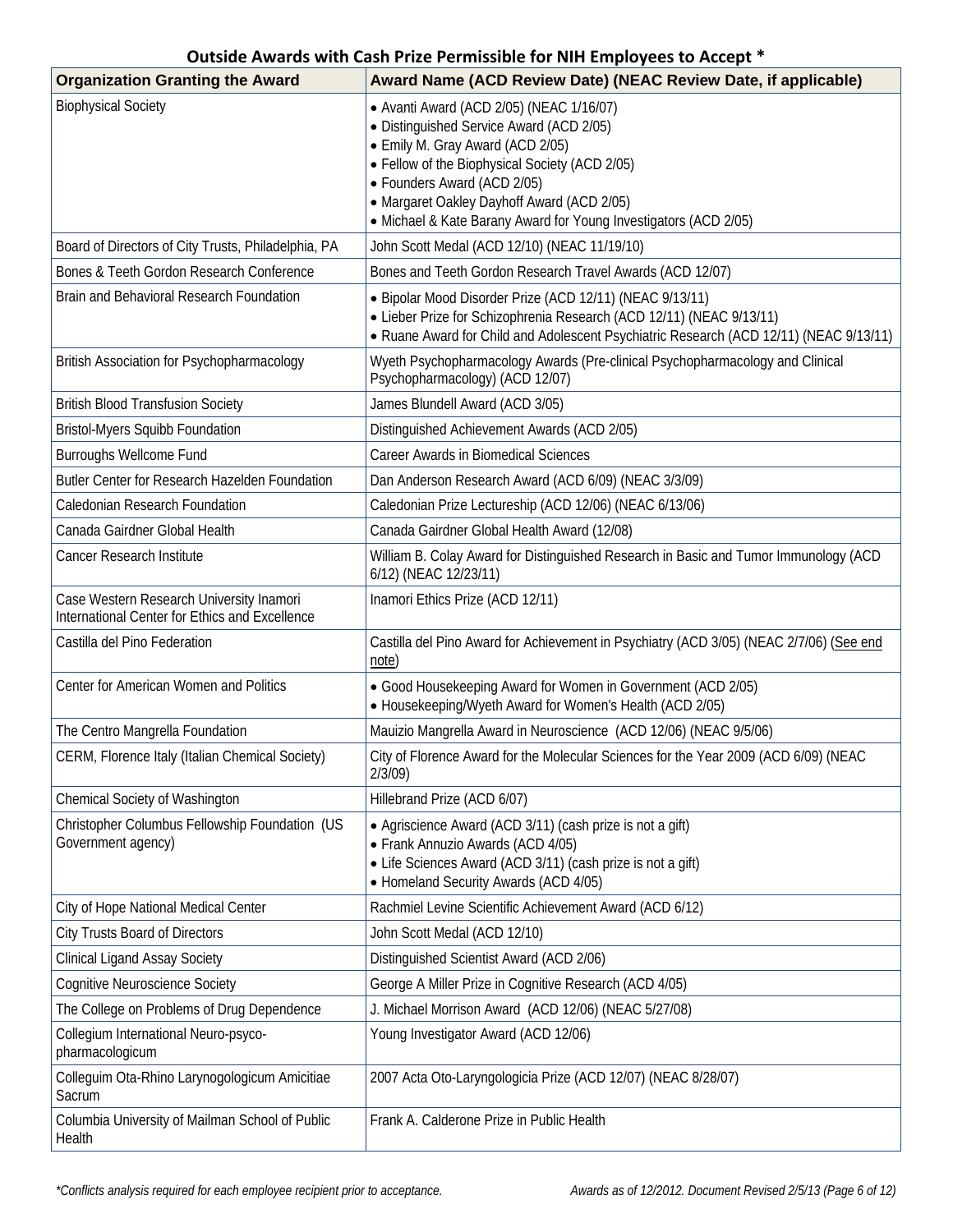| <b>Organization Granting the Award</b>                                                                                            | Award Name (ACD Review Date) (NEAC Review Date, if applicable)                                                                                                                                                                                                                                                                                                                                                                                                                                                                                       |
|-----------------------------------------------------------------------------------------------------------------------------------|------------------------------------------------------------------------------------------------------------------------------------------------------------------------------------------------------------------------------------------------------------------------------------------------------------------------------------------------------------------------------------------------------------------------------------------------------------------------------------------------------------------------------------------------------|
| <b>Commissioned Officers' Association</b>                                                                                         | Mabel Mae Wagner Nursing Award (ACD 12/09)                                                                                                                                                                                                                                                                                                                                                                                                                                                                                                           |
| Comprehensive Cancer Center/Arthur G. James<br>Cancer Hospital & Richard J. Solove Research<br>Institute at Ohio State University | Herbert & Maxine Block Memorial Lectureship Award (ACD 12/06) (NEAC 5/22/07)                                                                                                                                                                                                                                                                                                                                                                                                                                                                         |
| Comtecmed                                                                                                                         | CODHy Best Abstract Award, Obesity Category (ACD 12/10)                                                                                                                                                                                                                                                                                                                                                                                                                                                                                              |
| Conchita Rabago de Jimenez Diaz Foundation                                                                                        | Jimenez Diaz Memorial Lecture (ACD 6/07) (NEAC 4/24/07)                                                                                                                                                                                                                                                                                                                                                                                                                                                                                              |
| Conquer Fragile X                                                                                                                 | CFXF Rising Star Award (Best Poster) (ACD 12/07)                                                                                                                                                                                                                                                                                                                                                                                                                                                                                                     |
| Depression and Bipolar Support Alliance                                                                                           | • Gerald L. Klerman Investigator Award (ACD 6/08) (NEAC 5/13/08)<br>• Gerald L. Klerman Senior Investigator Award (ACD 6/08) (NEAC 5/13/08)                                                                                                                                                                                                                                                                                                                                                                                                          |
| Dermatology Nurses' Association                                                                                                   | Dermik Laboratories Career Mobility Scholarship (ACD 2/05)                                                                                                                                                                                                                                                                                                                                                                                                                                                                                           |
| Desert AIDS Project                                                                                                               | Science and Medicine Award (ACD 12/08) (NEAC 9/16/08)                                                                                                                                                                                                                                                                                                                                                                                                                                                                                                |
| Elsevier                                                                                                                          | Brain Research Most Cited Paper Awards (ACD 12/11)                                                                                                                                                                                                                                                                                                                                                                                                                                                                                                   |
| <b>Endocrine Society</b>                                                                                                          | • Endocrinology & Molecular Endocrinology Student Author Awards (ACD 6/08)<br>• Distinguished Educator Award (ACD 8/08)<br>• Distinguished Physician Award (ACD 8/08) (NEAC 9/2/08)<br>• Edwin B. Astwood Award Lecture (ACD 8/08)<br>• Ernst Oppenheimer Award (ACD 8/08)<br>• Fred Conrad Koch Award (ACD 8/08)<br>• Richard E. Weitzman Memorial Award (ACD 8/08)<br>• Robert H. Williams Distinguished Leadership Award (ACD 8/08)<br>• Sidney H. Ingbar Distinguished Service Award (ACD 8/08)<br>• Endocrine Society Travel Awards (ACD 12/08) |
| <b>Environmental Mutagen Society</b>                                                                                              | • Alexander Hollaender Award (ACD 6/10)<br>• Environmental Mutagen Society Award (ACD 12/10) (NEAC 7/8/08)                                                                                                                                                                                                                                                                                                                                                                                                                                           |
| European Association of Perinatal Medicine                                                                                        | Maternite Prize (ACD 12/12) (NEAC 7/24/12)                                                                                                                                                                                                                                                                                                                                                                                                                                                                                                           |
| European Institute of Oncology                                                                                                    | European Institute of Oncology Breast Cancer Award (ACD 12/08) (NEAC 9/16/08)                                                                                                                                                                                                                                                                                                                                                                                                                                                                        |
| European Scientific Working Group on Influenza<br>(ESWI)                                                                          | EWSI's Influenza Award for Young Scientists (ACD 12/11)                                                                                                                                                                                                                                                                                                                                                                                                                                                                                              |
| European Society of Genes and Cell Therapy                                                                                        | Young Investigator Award (ACD 12/12)                                                                                                                                                                                                                                                                                                                                                                                                                                                                                                                 |
| FEBS Journal                                                                                                                      | FEBS Journal Prize (ACD 12/06) (NEAC 10/13/06)                                                                                                                                                                                                                                                                                                                                                                                                                                                                                                       |
| Federation of American Societies for Experimental<br>Biology                                                                      | Excellence in Science Award (ACD 3/05)                                                                                                                                                                                                                                                                                                                                                                                                                                                                                                               |
| Fondation de France                                                                                                               | Jacques Monod Award (ACD 12/07) (NEAC 9/25/07)                                                                                                                                                                                                                                                                                                                                                                                                                                                                                                       |
| Fondation Jean-Pierre Lecocq                                                                                                      | Jean-Pierre Lecocq Prize (ACD 6/06)                                                                                                                                                                                                                                                                                                                                                                                                                                                                                                                  |
| Fondazione Raffaella Becagli FIRMO                                                                                                | Parathyroid Award (ACD 6/10) (NEAC 5/25/10)                                                                                                                                                                                                                                                                                                                                                                                                                                                                                                          |
| Fonds National de la Recherche Scientifique                                                                                       | Balillet Latour Health Prize in Immunity and Infectious Diseases (ACD 2/06)                                                                                                                                                                                                                                                                                                                                                                                                                                                                          |
| Foundation for the NIH and the NIH Virology Interest<br>Group                                                                     | Normal P. Saltzman Award in Virology (ACD 12/06)                                                                                                                                                                                                                                                                                                                                                                                                                                                                                                     |
| Franklin Institute                                                                                                                | Bower Award and Prize for Achievement in Science (ACD 6/10)                                                                                                                                                                                                                                                                                                                                                                                                                                                                                          |
| French Association of Cancer Research                                                                                             | Leopold Griffuel Prize (ACD 2/06) (NEAC 6/28/05) (See end note)                                                                                                                                                                                                                                                                                                                                                                                                                                                                                      |
| Gairdner Foundation                                                                                                               | Gairdner Foundation International Awards (ACD 2/05)                                                                                                                                                                                                                                                                                                                                                                                                                                                                                                  |
| <b>GEICO</b>                                                                                                                      | • Fire Prevention and Safety Award (ACD 6/07)<br>• Physical Rehabilitation Award ACD 6/07)<br>• Substance Abuse Prevention and Treatment Award (ACD 6/07)<br>• Traffic Safety and Accident Prevention Award (ACD 6/07)                                                                                                                                                                                                                                                                                                                               |
| <b>General Motors Cancer Research Foundation</b>                                                                                  | GM Cancer Research Prizes (ACD 2/05)                                                                                                                                                                                                                                                                                                                                                                                                                                                                                                                 |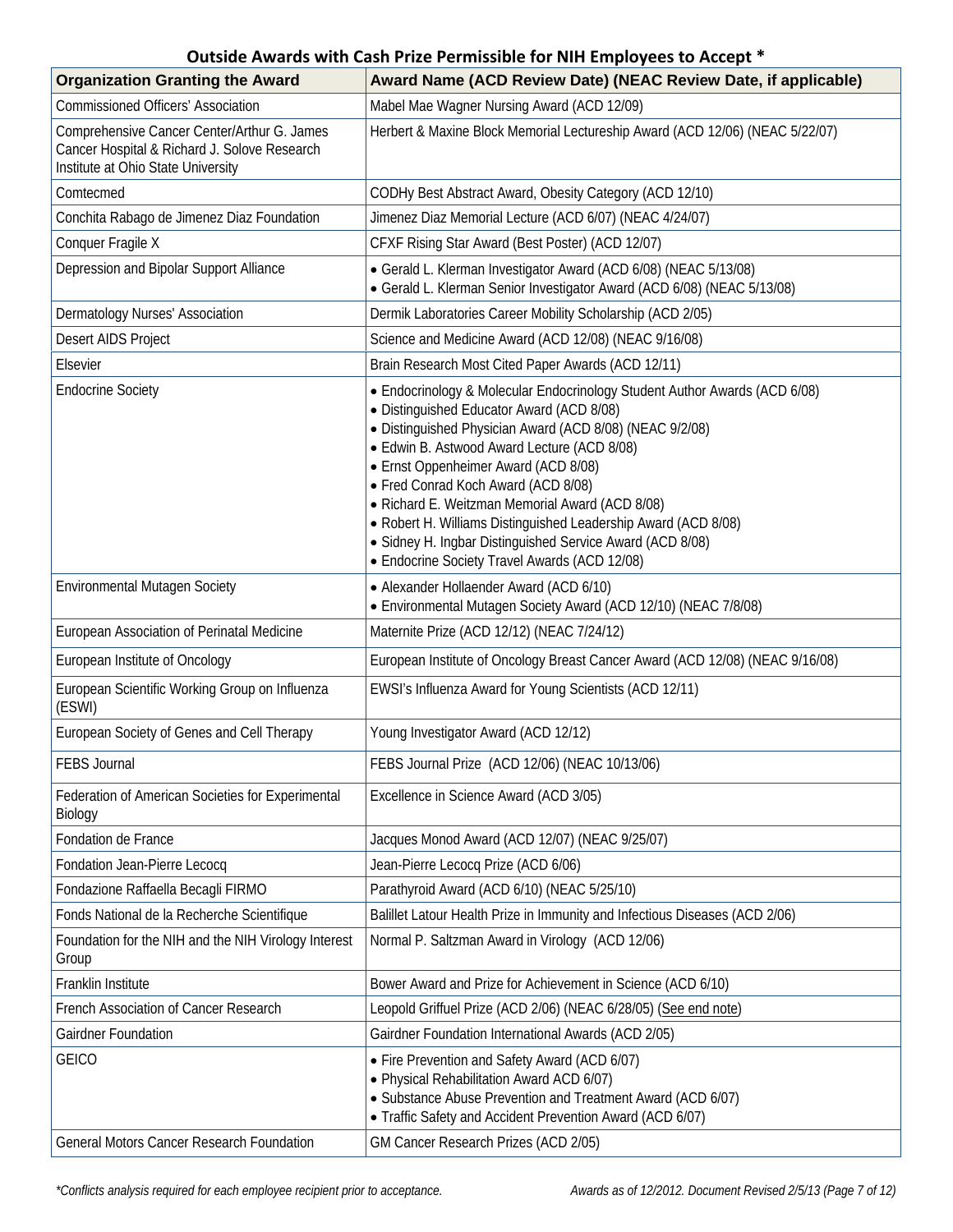| <b>Organization Granting the Award</b>                                                                      | Award Name (ACD Review Date) (NEAC Review Date, if applicable)                                                                                                                                                                                                                                       |
|-------------------------------------------------------------------------------------------------------------|------------------------------------------------------------------------------------------------------------------------------------------------------------------------------------------------------------------------------------------------------------------------------------------------------|
| German Society of Virology                                                                                  | Leoffler-Frosch Award ACD (3/05)                                                                                                                                                                                                                                                                     |
| Gerontological Society of America                                                                           | Nathan Shock New Investigator Award (ACD 12/06)                                                                                                                                                                                                                                                      |
| Global Health Council                                                                                       | Dr Nathan Davis International Awards (ACD 2/05)                                                                                                                                                                                                                                                      |
| Hans Popper Hepatopathology Society                                                                         | Pathologist-in-Training Award (ACD 12/08)                                                                                                                                                                                                                                                            |
| <b>Harvard Medical School</b>                                                                               | Ruth and William Silen Award (ACD 12/07)                                                                                                                                                                                                                                                             |
| Harvard School of Public Health                                                                             | Marvin Zelen Leadership Award (ACD 12/06)                                                                                                                                                                                                                                                            |
| <b>Harvard University</b>                                                                                   | Innovations in American Government Program (ACD 2/05)                                                                                                                                                                                                                                                |
| Health Improvement Institute                                                                                | Award for Excellence in Human Research (ACD 6/08)                                                                                                                                                                                                                                                    |
| Dr. H.P. Heineken Foundation and Alfred Heineken<br><b>Fondsen Foundation</b>                               | Heineken Prizes (ACD 6/12)                                                                                                                                                                                                                                                                           |
| Helen Keller Foundation for Research and Education                                                          | The Helen Keller Prize for Vision Research (ACD 6/08) (NEAC 1/22/08)                                                                                                                                                                                                                                 |
| Hematology/Oncology Pharmacy Association                                                                    | • HOPA Award of Excellence (ACD 12/09)<br>• 2012 HOPA New Practitioner Award (ACD 6/12)                                                                                                                                                                                                              |
| Henry M. Jackson Foundation for the Advancement of<br>Military Medicine                                     | Harold L. Steward Fund for Experimental Pathology (ACD 6/12)                                                                                                                                                                                                                                         |
| HIV Medicine Association of the Infectious Disease<br>Society of America                                    | 2007 HIVMA Emerging Leader in Clinical Education Award (ACD 12/07) (NEAC 9/11/07)                                                                                                                                                                                                                    |
| Hospital for SickKids (Toronto), Programme for<br>Global Pediatric Research                                 | Programme for Global Paediatric Research (PGPR) Award for Outstanding Contributions to<br>Global Child Health (ACD 6/12) (NEAC 4/10/12)                                                                                                                                                              |
| Illinois Society of Microbiology                                                                            | Pasteur Award (ACD 6/08)                                                                                                                                                                                                                                                                             |
| Intercultural Cancer Council                                                                                | ICC Hope Award (ACD 12/08)                                                                                                                                                                                                                                                                           |
| International Association of Therapeutic Drug<br>Monitoring and Clinical Toxicology (IATDMCT)               | IATDMCT Patsalos Prize (ACD 12/11) (NEAC 9/26/11)                                                                                                                                                                                                                                                    |
| International Association for Dental Research<br>(IADR)& American Association for Dental Research<br>(AADR) | • Salivary Research Award (ACD 12/06)<br>• IADR Distinguished Scientist Award for Oral Medicine and Pathology Research (ACD 6/07)<br>• IADR Distinguished Scientist Award, Isaac Schour Memorial Award (ACD 6/09)<br>• IADR Distinguished Scientist Award in Oral Biology (ACD 12/10) (NEAC 6/22/10) |
| International Biolron Society (IBIS)                                                                        | • Gunshin Levy Award (ACD 6/12)<br>• Novartis Presidents Award (Best Young Scientist Presentation) (ACD 12/07) (NEAC<br>8/28/07)                                                                                                                                                                     |
| International Clinical Cytometry Society                                                                    | Wallace H. Coulter Award (ACD 12/10) (NEAC 11/23/10)                                                                                                                                                                                                                                                 |
| International Congress of GRS and the IGF                                                                   | Travel Award (ACD 12/08)                                                                                                                                                                                                                                                                             |
| International Congress of Radiation Research (ICRR)                                                         | ICRR Travel Award (ACD 6/08)                                                                                                                                                                                                                                                                         |
| International Cytokine Society                                                                              | · Post-Doctoral Investigator Award (ACD 12/07)<br>• Honorary Life Member Award (ACD 12/11) (NEAC 3/1/11)<br>• Outstanding Scholar Award (ACD 12/08)<br>• Young Investigator Award (ACD 12/08)                                                                                                        |
| International Feline Retroviruses Research<br>Symposium                                                     | Young Investigator Award (ACD 6/09)                                                                                                                                                                                                                                                                  |
| International Foot and Ankle Biomechanics                                                                   | The Best Paper Award (ACD 6/09)                                                                                                                                                                                                                                                                      |
| International Mammalian Genome Society                                                                      | 2006 International Mammalian Genome (ACD 6/07)                                                                                                                                                                                                                                                       |
| International Personnel Management Association<br>(IPMA)                                                    | Linda Trunzo Humanitarian Award (ACD 12/06)                                                                                                                                                                                                                                                          |
| International Society for Biological Therapy of Cancer                                                      | Presidential Travel Award (ACD 6/09)                                                                                                                                                                                                                                                                 |
| International Society of Biomechanics (ISB)                                                                 | Clinical Biomechanics Award (ACD 12/11)                                                                                                                                                                                                                                                              |
| International Society of Blood Transfusion                                                                  | Presidential Award (ACD 6/12) (NEAC 6/25/12)                                                                                                                                                                                                                                                         |

*\*Conflicts analysis required for each employee recipient prior to acceptance. Awards as of 12/2012. Document Revised 2/5/13 (Page 8 of 12)*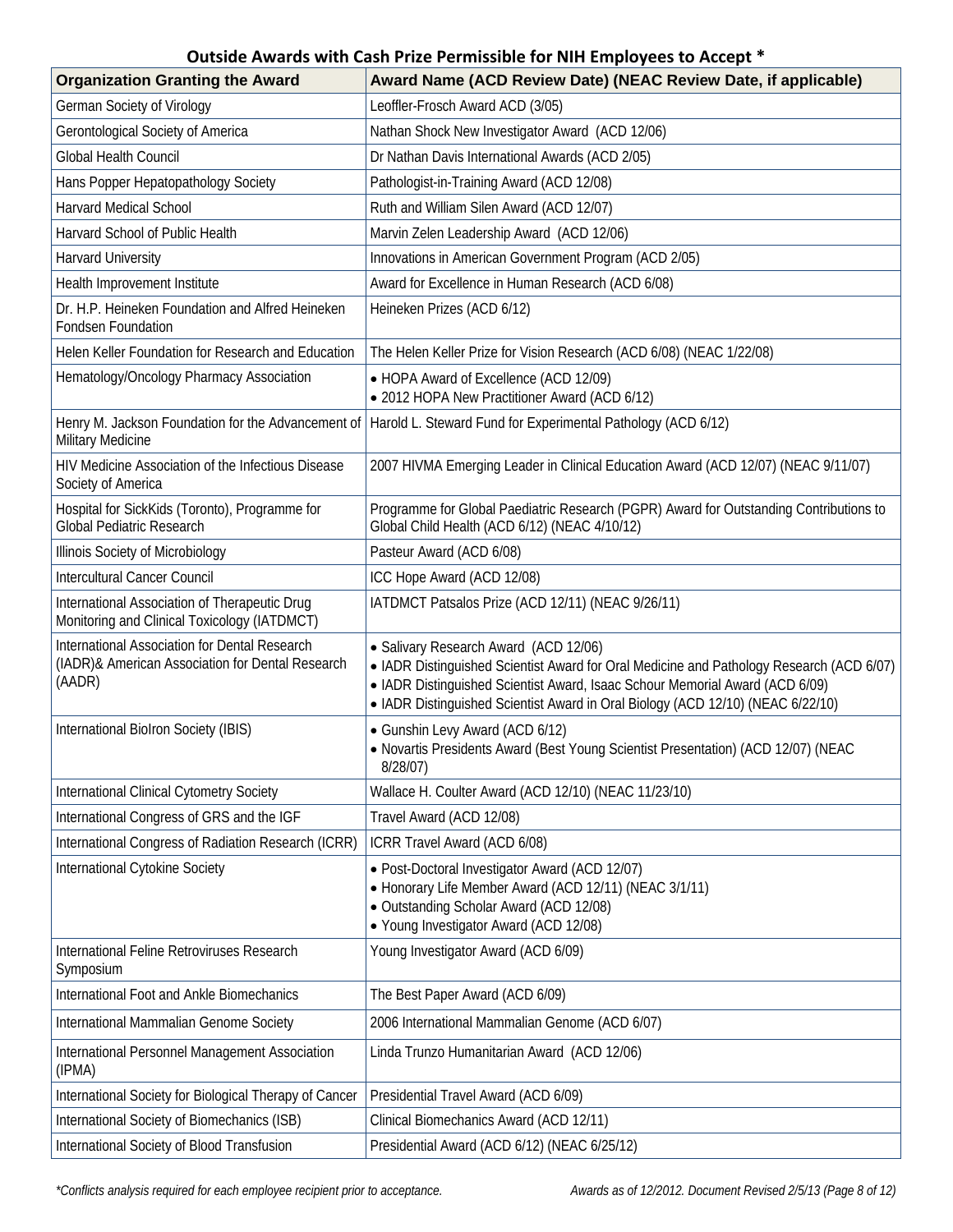| <b>Organization Granting the Award</b>                            | Award Name (ACD Review Date) (NEAC Review Date, if applicable)                                                                                                                                                                 |
|-------------------------------------------------------------------|--------------------------------------------------------------------------------------------------------------------------------------------------------------------------------------------------------------------------------|
| International Society of Dermatopathology                         | The Sabine Kohler Lecture and Award (ACD 12/11)                                                                                                                                                                                |
| International Society for Eye Research                            | • Endre A. Balazs Prize (ACD 2/05)<br>• Ernst H. Barany Prize (ACD 2/05)                                                                                                                                                       |
| International Society for Heart Research                          | ISHR Distinguished Leader Award (ACD 6/10)                                                                                                                                                                                     |
| International Society for Interferon & Cytokine<br>Research       | • Millstein Award (ACD 3/05) (NEAC 10/19/04)<br>• Seymour and Vivian Milstein Travel Award (ACD 6/10) (NEAC 11/11/08)                                                                                                          |
| International Society for the Study of Xenobiotics                | ISSX North American Scientific Achievement Award (ACD 12/06)                                                                                                                                                                   |
| Institute of Medicine, National Academies of Science              | • Rhoda & Bernard Sarnat International Award in Mental Health (ACD 2/05)<br>• Gustav O. Lienhard Award (ACD 2/05)                                                                                                              |
| James t. and Sarah F. Fries Foundation                            | Elizabeth Fries Health Education Award (ACD 12/12) (NEAC 10/23/12)                                                                                                                                                             |
| Japan Rheumatism Foundation                                       | Japan Rheumatism Foundation International Award (ACD 6/06) (NEAC 2/12/06)                                                                                                                                                      |
| Japan Society for the Promotion of Science                        | International Prize for Biology (ACD 12/09)(May accept honor but not the cash prize)                                                                                                                                           |
| Jellinek Memorial Fund                                            | Jellinek Memorial Award (ACD 12/07) (NEAC 6/19/07)                                                                                                                                                                             |
| Johns Hopkins University Bloomberg School of Public<br>Health     | Margaret Merrell Award for Excellence in Research (ACD 12/06)                                                                                                                                                                  |
| Johns Hopkins University School of Medicine                       | Research Festival Top Abstract Award (ACD 12/08)                                                                                                                                                                               |
| Keystone Symposia                                                 | • Anita Roberts Young Scientist Scholarship Award (ACD 6/08)<br>• Global Health Travel Awards and Travel Scholarships (ACD 12/07)<br>• Keystone Symposia Minority Scholarship Award (ACD 12/07)                                |
| Kinship Foundation                                                | Searle Scholars Program (ACD 2/06)                                                                                                                                                                                             |
| Korean-American Scientists and Engineers<br>Association           | KUSCO-KSEA Scholarship for Graduate Students in the US (ACD 12/08)                                                                                                                                                             |
| Kuratorium des Weitbrecht-Wissenschaftspreis                      | Hans-Joerg-Weitbrecht-Wissenschaftspreis (ACD 6/09) (NEAC 5/26/09)                                                                                                                                                             |
| Laurentian Conference of Rheumatology                             | Roger Demers Prize (ACD 6/08) (NEAC 4/1/08)                                                                                                                                                                                    |
| Lawson Wilkins Pediatric Endocrine Society                        | Human Growth Foundation Award (ACD 6/10)                                                                                                                                                                                       |
| Leukemia and Lymphoma Society                                     | Nurse of the Year Award (ACD 6/08)                                                                                                                                                                                             |
| Linus Pauling Institute at Oregon State University                | Linus Pauling Institute Prize for Health Research (ACD 6/07)                                                                                                                                                                   |
| Lymphoma Foundation of America                                    | Young Scientist Award (ACD 6/08)                                                                                                                                                                                               |
| Maureen & Mike Mansfield Foundation                               | Mansfield Fellowship Program (ACD 2/05)                                                                                                                                                                                        |
| Massachusetts Institute of Technology                             | • Edward M Scolnick Prize in Neuroscience Research (ACD 4/05) (NEAC 3/22/05)<br>• The \$500,000 Lemelson MIT Award for Invention & Innovation (ACD 12/06)<br>• The \$100,000 Lemelson MIT Award for Sustainability (ACD 12/06) |
| <b>MD Anderson Cancer Center</b>                                  | Annual John Mendelssohn Award                                                                                                                                                                                                  |
| Medical Laboratory Immunologists                                  | Erwin Neter Award (ACD 12/10)                                                                                                                                                                                                  |
| <b>Medical Library Association</b>                                | • Lucretia W. McClure Excellence in Education Award (ACD 6/07)<br>• MLA Research Award (ACD 12/11)<br>• Thomson Scientific/Frank Bradway Rogers Information Advancement Award (ACD 2/05)                                       |
| Memorial Sloan-Kettering Cancer Center                            | • Paul Marks Prize for Cancer Research (ACD 4/05)<br>• Niehaus Southworth Weissenbach Award in Preventive Cancer Genetics (ACD 12/10)                                                                                          |
| Metropolitan District of Columbia Respiratory Society<br>Research | Best Poster for Basic Science Research Award (ACD 12/10)                                                                                                                                                                       |
| Microscopy Society of America (MSA)                               | MSA Presidential Student Award (ACD 6/07)                                                                                                                                                                                      |
| Mid-Atlantic Association of Blood Banks                           | Mary C. Doerr Meritorious Services Award (ACD 12/08)                                                                                                                                                                           |
| Millennium Prize Foundation                                       | Millennium Technology Prize (ACD 4/05)                                                                                                                                                                                         |
| Myrovlytis Trust                                                  | Myrovlytis Trust Travel Award - BHD Symposium (ACD 12/08)                                                                                                                                                                      |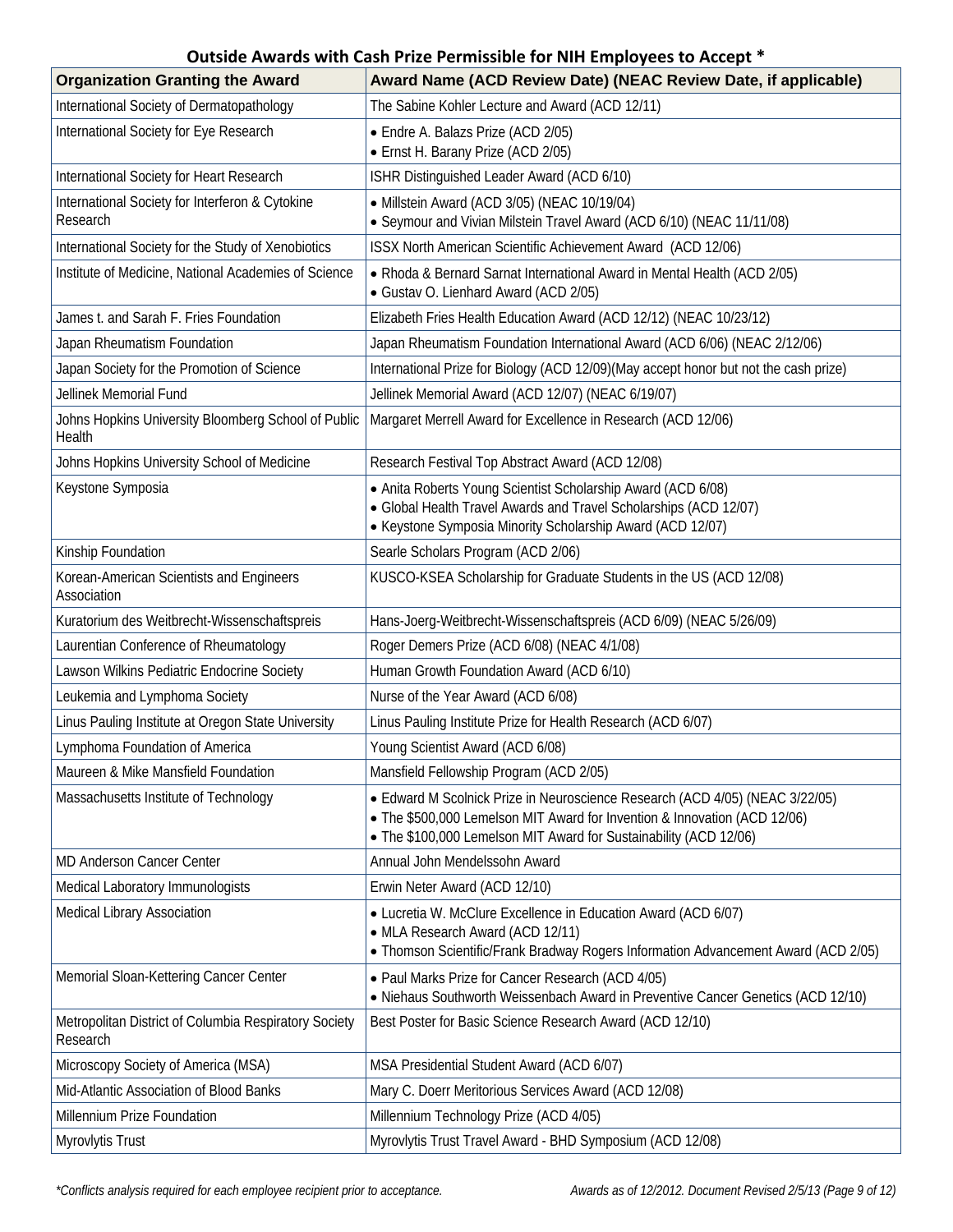| <b>Organization Granting the Award</b>                                     | Award Name (ACD Review Date) (NEAC Review Date, if applicable)                                                                                                                                                                                                                                                                                                      |
|----------------------------------------------------------------------------|---------------------------------------------------------------------------------------------------------------------------------------------------------------------------------------------------------------------------------------------------------------------------------------------------------------------------------------------------------------------|
| The Nation's Voice on Mental Illness                                       | The Russell Belyea Research Award (ACD 6/06)                                                                                                                                                                                                                                                                                                                        |
| National Academy of Engineering (NAE)                                      | NAE Awards (ACD 2/05)                                                                                                                                                                                                                                                                                                                                               |
| The National Association of Federal Veterinarians                          | Dr. Daniel E. Salmon Award (ACD 6/06)                                                                                                                                                                                                                                                                                                                               |
| National Center for Healthcare Leadership                                  | Annual NCHL National Healthcare Leadership Award (ACD 2/06)                                                                                                                                                                                                                                                                                                         |
| National Federation of Abstracting and Information<br>Services             | Miles Conrad Award (ACD 6/07) (NEAC 11/28/06)                                                                                                                                                                                                                                                                                                                       |
| National Foundation for Cancer Research                                    | Albert Szent-Gyorgyi Prize for Progress in Cancer Research (ACD 6/08)                                                                                                                                                                                                                                                                                               |
| National Foundation for Eye Research                                       | • Cataract Research Award (ACD 4/05) (NEAC 5/3/05)<br>• Jin H. Kinoshita Lectureship Award (ACD 6/06) (NEAC 11/1/05)                                                                                                                                                                                                                                                |
| National Institute for Health Care Management<br>Foundation (NIHCM)        | NIHCM Foundation Health Care Research Award (ACD 12/11)                                                                                                                                                                                                                                                                                                             |
| Neuropsychoanalysis Foundation                                             | Arnold Z. Pfeffer Prize Award (ACD 12/09) (NEAC10/13/09)                                                                                                                                                                                                                                                                                                            |
| Neuroscience Education Institute                                           | Lifetime Achievement Award (ACD 3/05) (NEAC 2/22/05)                                                                                                                                                                                                                                                                                                                |
| Nikon Microscopy                                                           | Nikon's Small World Competition (ACD 6/06)                                                                                                                                                                                                                                                                                                                          |
| North American Hair Research Society                                       | North American Hair Research Society Poster Award (ACD 12/06)                                                                                                                                                                                                                                                                                                       |
| North American Vascular Biology Organization                               | Outstanding Poster Award by a Postdoctoral Fellow (ACD 6/12)                                                                                                                                                                                                                                                                                                        |
| North Carolina Society of Toxicology                                       | Student Merit Award (ACD 5/05)                                                                                                                                                                                                                                                                                                                                      |
| Novartis/International Congress of Immunology                              | Novartis Prize for Clinical Immunology (ACD 12/07) (NEAC 9/25/07)                                                                                                                                                                                                                                                                                                   |
| The Obesity Society                                                        | • Ethan Sims Young Investigator Award (ACD 6/08)<br>• Albert Mickey Stunkard Lifetime Achievement Award (ACD 12/08)<br>• Lilly Scientific Achievement Award (ACD 9/12) (NEAC 9/25/12)                                                                                                                                                                               |
| <b>Ochsner Clinic Foundation</b>                                           | Alton Ochsner Award Relating Smoking and Health (ACD 2/05) (NEAC 10/24/04)                                                                                                                                                                                                                                                                                          |
| <b>Oncology Nursing Society</b>                                            | • Development Award (ACD 2/05)<br>• Excellence in Breast Cancer Education Award (ACD 2/05)<br>• Excellence in Oncology Nursing: Sensitive Patient Outcomes Award (ACD 12/06)<br>· Josh Gottheil Memorial Bone Marrow Transplant Career (ACD 2/05)                                                                                                                   |
| <b>Orthopaedic Research Society</b>                                        | New Investigator Recognition Award (ACD 6/09)                                                                                                                                                                                                                                                                                                                       |
| Pan American Health Organization (PAHO)Promoting<br>Health in the Americas | Abraham Horwitz Award for Leadership in Inter-American Health (ACD 3/05)                                                                                                                                                                                                                                                                                            |
| Partnership for Public Service                                             | • Federal Employees of the Year Award (ACD 12/07)<br>• Samuel J. Heyman Service to America Medal, Science and Environment Award (ACD<br>12/11) (NEAC 9/22/11)<br>• Samuel J. Heyman Service to America Medal, Homeland Security Award (ACD 12/11)<br>(NEAC 9/22/11)<br>• 2012 Service to America Medal - Federal Employee of the Year (ACD 12/12) (NEAC<br>9/11/12) |
| Passano Foundation, Inc.                                                   | Passano Award (ACD 12/08)                                                                                                                                                                                                                                                                                                                                           |
| <b>Pediatric Endocrinology Nursing Society</b>                             | Nursing Case Presentation Poster (ACD 2/06)                                                                                                                                                                                                                                                                                                                         |
| Peripheral Arterial Disease Coalition                                      | PAD Coalition's Best PAD Research Award (12/09)                                                                                                                                                                                                                                                                                                                     |
| The Peter Gruber Foundation                                                | The Genetics Prize (ACD 6/06)                                                                                                                                                                                                                                                                                                                                       |
| Peter and Patricia Gruber Foundation                                       | Gruber Neuroscience Prize Award (ACD 12/10) (NEAC 6/22/10)                                                                                                                                                                                                                                                                                                          |
| Philanthropic Collaborative for Integrative Medicine                       | Bravewell Leadership Award (ACD 2/05)                                                                                                                                                                                                                                                                                                                               |
| Population Association of America                                          | Robert J. Lapham Award (ACD 6/07) (NEAC 4/10/07)                                                                                                                                                                                                                                                                                                                    |
| Prince Mahidol Award Foundation                                            | Prince Mahidol Award (ACD 6/06)                                                                                                                                                                                                                                                                                                                                     |
| The Protein Society                                                        | • Dorothy Crowfoot Hodgkin Award (ACD 12/11) (NEAC 5/10/11)<br>• Hans Neurath Award (ACD 6/09) (NEAC 5/12/09)                                                                                                                                                                                                                                                       |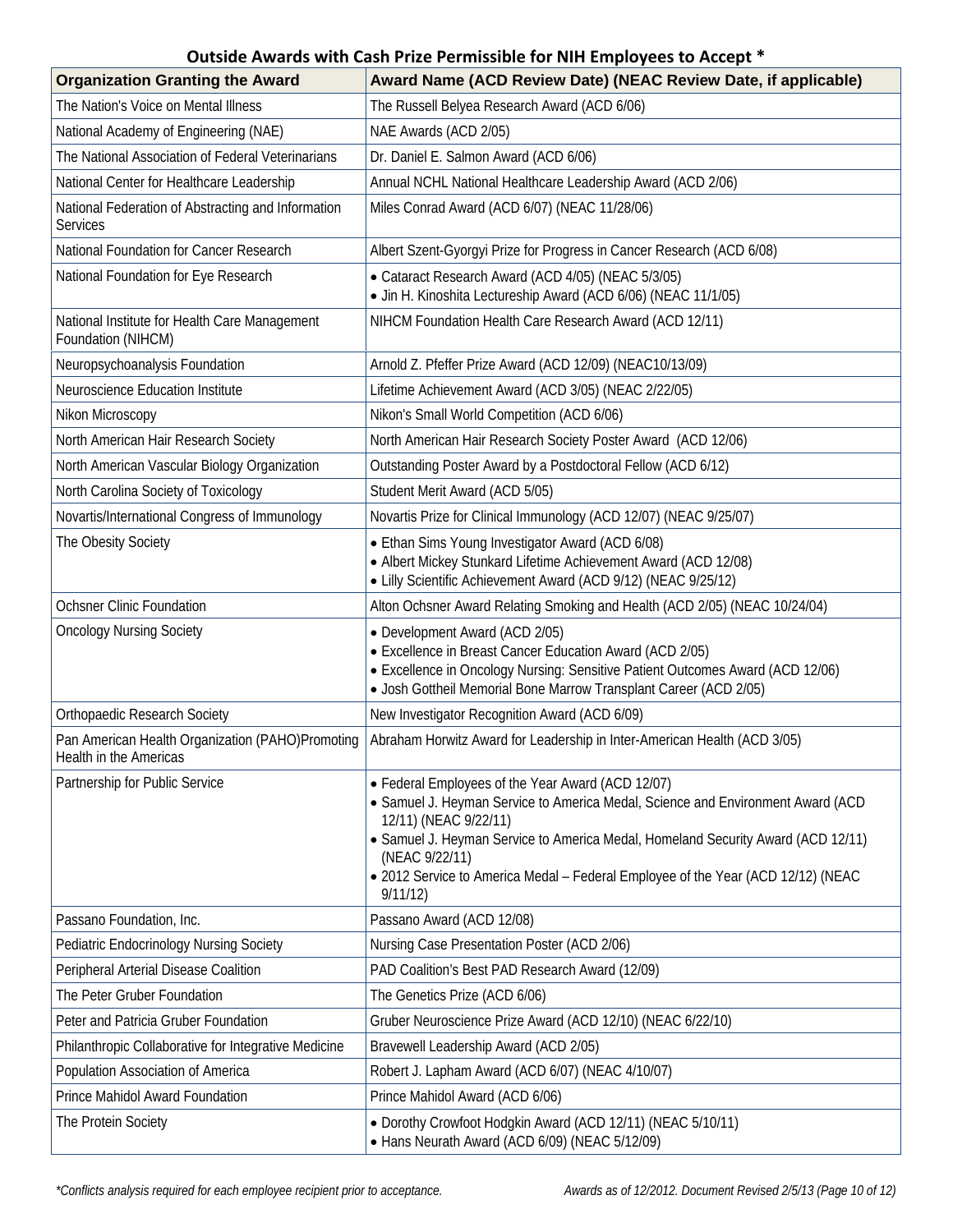| <b>Organization Granting the Award</b>                     | Award Name (ACD Review Date) (NEAC Review Date, if applicable)                                                                                                                                                                                                                                                               |
|------------------------------------------------------------|------------------------------------------------------------------------------------------------------------------------------------------------------------------------------------------------------------------------------------------------------------------------------------------------------------------------------|
| R&D Magazine                                               | Scientist of the Year Award (ACD 2/06) (NEAC 10/18/05)                                                                                                                                                                                                                                                                       |
| Radiation Research Society                                 | Radiation Research Society Failla Award (ACD 12/10) (NEAC 8/31/10)                                                                                                                                                                                                                                                           |
| Research Triangle Park Drug Metabolism Discussion<br>Group | 2007 Best Poster Award (ACD 12/07)                                                                                                                                                                                                                                                                                           |
| Rheumatism Society of the District of Columbia             | • Rheumatism Society of the District of Columbia Fellows Forum Award (ACD 6/06)<br>• Rheumatism Society of the District of Columbia Abstract and Poster Award (ACD 12/12)<br>(NEAC 12/7/12)                                                                                                                                  |
| Robert J. & Claire Pasarow Foundation                      | • Pasarow Medical Research Cancer Award (ACD 5/05)<br>· Pasarow Medical Research Cardiovascular Disease Award (ACD 5/05)<br>• Pasarow Medical Research Neuropsychiatry Award (ACD 5/05) (NEAC 5/17/05)                                                                                                                       |
| The Robert A. Welch Foundation                             | Welch Award in Chemistry (ACD 12/11)                                                                                                                                                                                                                                                                                         |
| Robert Wood Johnson Foundation                             | • Community Health Leadership Program Award (ACD 12/06)<br>• Special Gulf Coast Disaster Community Health Leadership Award (ACD 12/06)                                                                                                                                                                                       |
| Rolex Awards for Enterprise                                | Rolex Awards for Enterprise (ACD 2/05)                                                                                                                                                                                                                                                                                       |
| Royal Society of Chemistry                                 | Bruker Prize (ACD 12/10)<br>Centenary Prize (ACD 12/11)                                                                                                                                                                                                                                                                      |
| <b>Rutgers University</b>                                  | Elizabeth C. Miller & James A. Miller Distinguished Lecture Award in Experimental Oncology<br>(ACD 6/08)                                                                                                                                                                                                                     |
| Sabin Vaccine Institute                                    | Albert B. Sabin Gold Medal Award (ACD 5/05)                                                                                                                                                                                                                                                                                  |
| Sanofi-Aventis Pharmaceuticals Inc.                        | American College of Neuropsycho-pharmacology Travel Award (ACD 12/08) (NEAC 7/3/07)                                                                                                                                                                                                                                          |
| Santiago Dexeus Font Foundation's                          | Santiago Dexeus Font Foundation Award (ACD 12/08) (NEAC11/25/08)                                                                                                                                                                                                                                                             |
| Scandanavian Society for Immunology                        | Best Paper (ACD 6/08)                                                                                                                                                                                                                                                                                                        |
| The Shaw Foundation                                        | The Shaw Prize in Life Science and Medicine (ACD 12/06)                                                                                                                                                                                                                                                                      |
| Societa Italiana di Gerontologia e Geriatria (SIGG)        | Enrico Greppi Award (ACD 12/08) (NEAC 11/25/08)                                                                                                                                                                                                                                                                              |
| Society of Biological Psychiatry                           | A.E. Bennett Research Award (ACD 6/07)                                                                                                                                                                                                                                                                                       |
| Society of Biomedical Research                             | SBR/CKD Bioscience Award (ACD 12/06)                                                                                                                                                                                                                                                                                         |
| Society for Developmental Biology                          | SDB Mid-Atlantic Poster Prize (ACD 12/09)                                                                                                                                                                                                                                                                                    |
| Society for Endocrinology                                  | • Transatlantic Medal Award (ACD 3/05) (NEAC 1/25/05)<br>• The Dale Medal Award (ACD 7/12) (NEAC 9/27/12)                                                                                                                                                                                                                    |
| Society for Epidemiologic Research                         | Society for Epidemiologic Poster Prize (ACD 12/08)                                                                                                                                                                                                                                                                           |
| Society for Free Radical Biology and Medicine              | • Lifetime Achievement Award (ACD 6/08)<br>• Young Investigator Award (ACD 6/06)                                                                                                                                                                                                                                             |
| Society of Glycobiology                                    | Student and Post-doctoral Fellow Travel Award (ACD 12/10)                                                                                                                                                                                                                                                                    |
| Society of Heart Attack Prevention and Eradication         | 2008 SHAPE Award (ACD 6/08)                                                                                                                                                                                                                                                                                                  |
| Society for Hematopathology                                | Pathologist-in-Training Award (ACD 3/05)                                                                                                                                                                                                                                                                                     |
| Society of Infectious Diseases Pharmacists                 | Young Investigator Award (ACD 6/06)                                                                                                                                                                                                                                                                                          |
| Society for Investigative Dermatology                      | • Albert M. Kligman Travel Fellowship (ACD 6/06)<br>• Albert M. Kligman/Philip Frost Leadership and Award (ACD 6/09) (NEAC 3/17/09)<br>• Eugene M. Farber Travel Award (ACD 6/08)                                                                                                                                            |
| Society for Leukocyte Biology                              | • Marie T. Bonazinga Research Award (ACD 12/07) (NEAC 10/23/07)<br>· Student/Postdoctoral Fellow Travel Award (ACD 6/09)                                                                                                                                                                                                     |
| Society for Neuroscience (SFN)                             | • Donald B. Lindsley Prize in Behavioral Neuroscience (ACD 2/05)<br>• Jacob P. Waletzky Memorial Award for Innovative Research in Drug Addiction and<br>Alcoholism (ACD 2/05) (NEAC 9/25/05)<br>• SFN/AstraZeneca Young Investigator Award (ACD 3/05)<br>• Ralph W. Gerard Prize in Neuroscience (ACD 12/06) (NEAC 10/14/08) |

*\*Conflicts analysis required for each employee recipient prior to acceptance. Awards as of 12/2012. Document Revised 2/5/13 (Page 11 of 12)*